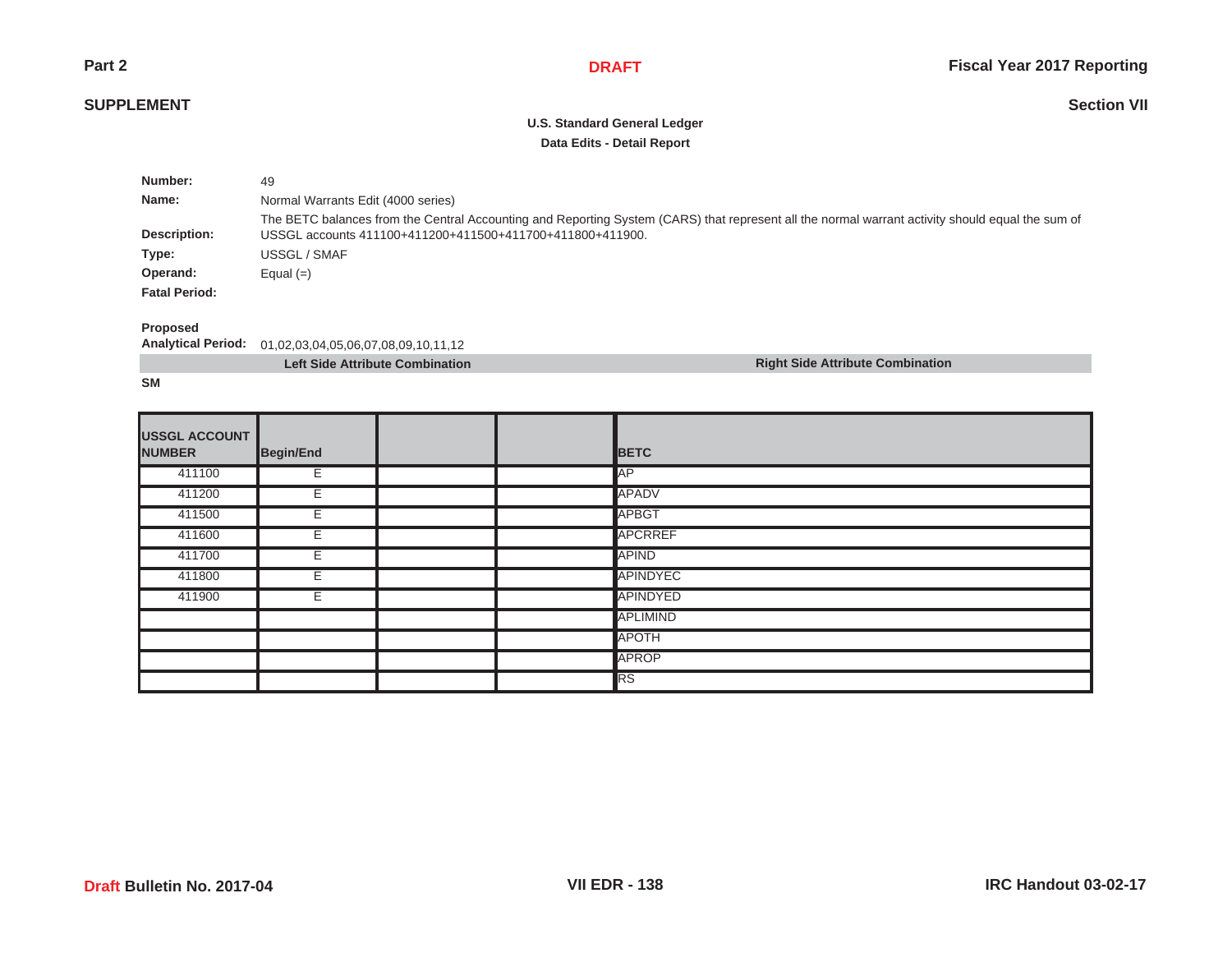## **SUPPLEMENT**

# **U.S. Standard General Ledger Data Edits - Detail Report**

| Number:              | 994                                                                                                                                        |
|----------------------|--------------------------------------------------------------------------------------------------------------------------------------------|
| Name:                | Proposed Edit 4 Replacement                                                                                                                |
|                      |                                                                                                                                            |
| Description:         | This edit compares specific USSGL accounts and is intended as a replacement for Edit 4 which currently uses statement lines from the 2108. |
| Type:                | USSGL / USSGL                                                                                                                              |
| Operand:             | Equal $(=)$                                                                                                                                |
| <b>Fatal Period:</b> |                                                                                                                                            |
|                      |                                                                                                                                            |

### **Proposed**

**Analytical Period:**

**Left Side Attribute Combination Right Side Attribute Combination**

| <b>USSGL ACCOUNT</b><br><b>NUMBER</b> | Begin/End | <b>Auth Type Code</b> | Fed/NonFed     | <b>USSGL ACCOUNT</b><br><b>NUMBER</b> | <b>Begin/End</b> | <b>Auth Type Code</b>   | Fed/NonFed |
|---------------------------------------|-----------|-----------------------|----------------|---------------------------------------|------------------|-------------------------|------------|
| 101000                                | Е         |                       | G              | 412400                                | Е                |                         |            |
| 109000                                | Е         |                       | G              | 412700                                | Е                |                         | F.         |
| 112000                                | Е         |                       | N              | 413600                                | B                |                         |            |
| 112500                                | Ε         |                       | $\overline{N}$ | 415700                                | Ε                | $\overline{\text{c}}$   |            |
| 113000                                | Е         |                       | N              | 415700                                | Е                | P                       |            |
| 119300                                | Е         |                       | N              | 415800                                | E                |                         |            |
| 119305                                | Е         |                       |                | 417200                                | Е                |                         | F.         |
| 119306                                | Е         |                       |                | 432000                                | Е                |                         |            |
| 119307                                | Ε         |                       |                | 435700                                | Ε                |                         |            |
| 119309                                | Е         |                       |                | 436000                                | Е                |                         |            |
| 119333                                | Е         |                       |                | 438200                                | Е                | D                       |            |
| 119400                                | Е         |                       | N              | 438200                                | Е                | P                       |            |
| 120500                                | Е         |                       | N              | 438200                                | Е                | S                       |            |
| 120900                                | Ε         |                       | $\overline{N}$ | 438300                                | Ε                | P                       |            |
| 161000                                | Ε         |                       | F              | 438300                                | Ε                | ड                       |            |
| 161100                                | Е         |                       | F              | 438400                                | Е                | D                       |            |
| 161800                                | Е         |                       | Е              | 438400                                | E                | P                       |            |
| 162000                                | Е         |                       | Е              | 438400                                | Ε                | $\overline{\mathsf{s}}$ |            |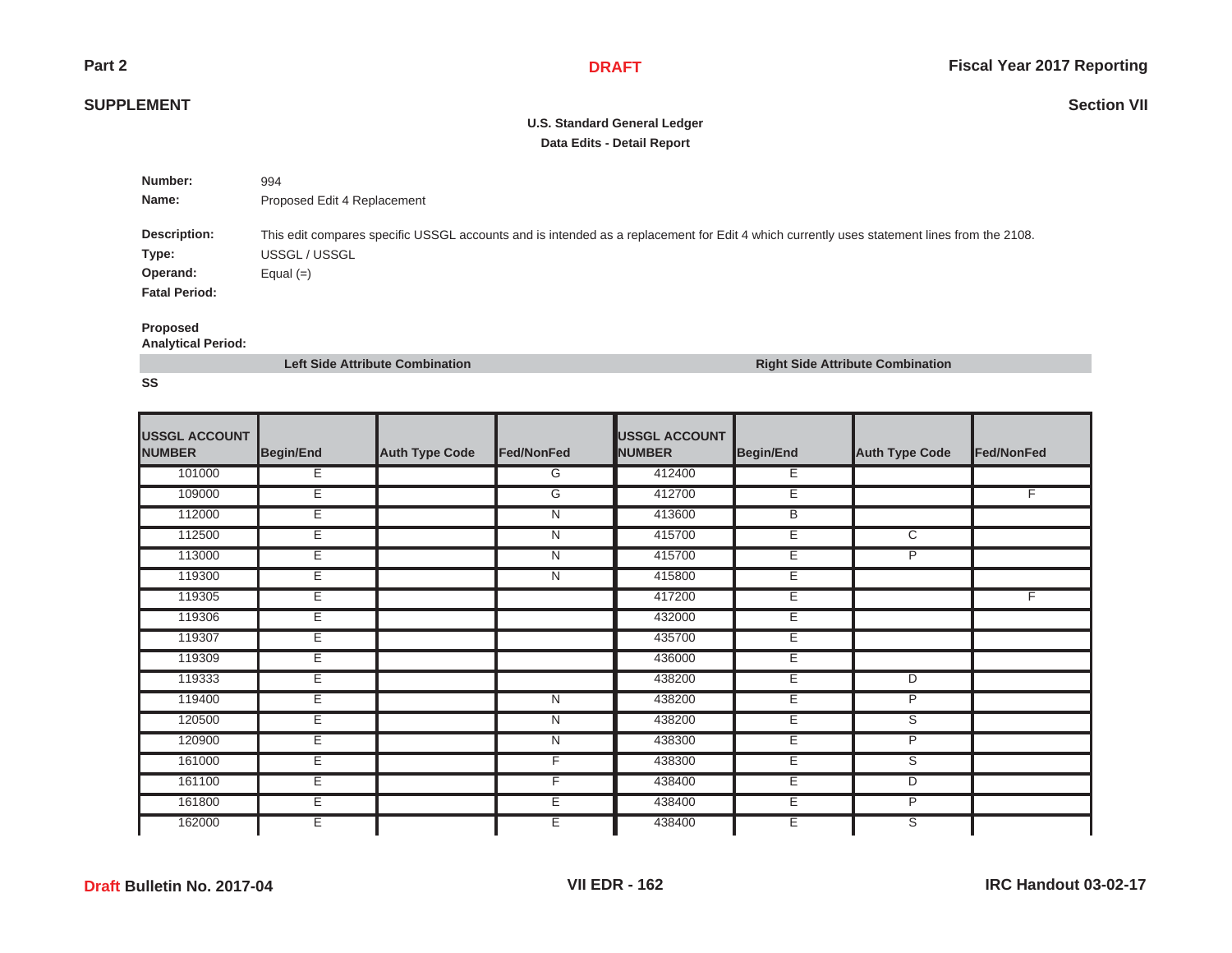## **SUPPLEMENT**

# **U.S. Standard General Ledger Data Edits - Detail Report**

| Number:                                                   | 994                                                                                                                                                                        |
|-----------------------------------------------------------|----------------------------------------------------------------------------------------------------------------------------------------------------------------------------|
| Name:                                                     | Proposed Edit 4 Replacement                                                                                                                                                |
| Description:<br>Type:<br>Operand:<br><b>Fatal Period:</b> | This edit compares specific USSGL accounts and is intended as a replacement for Edit 4 which currently uses statement lines from the 2108.<br>USSGL / USSGL<br>Equal $(=)$ |

### **Proposed**

**Analytical Period:**

**Left Side Attribute Combination Right Side Attribute Combination**

| <b>USSGL ACCOUNT</b><br><b>NUMBER</b> | <b>Begin/End</b> | <b>Auth Type Code</b> | Fed/NonFed     | <b>USSGL ACCOUNT</b><br><b>NUMBER</b> | <b>Begin/End</b> | <b>Auth Type Code</b> | Fed/NonFed |
|---------------------------------------|------------------|-----------------------|----------------|---------------------------------------|------------------|-----------------------|------------|
| 162000                                | Ε                |                       | F              | 439400                                | Е                |                       |            |
| 162100                                | Έ                |                       | F              | 439600                                | E                |                       |            |
| 163000                                | Е                |                       | F              | 439700                                | E                | C                     |            |
| 163100                                | Е                |                       | F              | 439700                                | E                | P                     |            |
| 163300                                | Ε                |                       | F.             | 439701                                | Е                |                       |            |
| 167000                                | Е                |                       | N              | 439800                                | Е                | S                     |            |
| 167100                                | E                |                       | $\overline{N}$ | 439900                                | Έ                |                       |            |
| 167200                                | Е                |                       | N              | 442000                                | Е                |                       |            |
| 167900                                | Е                |                       | N              | 443000                                | E                |                       |            |
| 403200                                | Ε                |                       |                | 445000                                | Е                |                       |            |
| 403400                                | E                |                       |                | 451000                                | Е                |                       |            |
| 404200                                | Ε                |                       |                | 461000                                | Ε                |                       |            |
| 404400                                | Е                |                       |                | 462000                                | E                |                       |            |
| 404700                                | Е                | В                     |                | 463000                                | E                |                       |            |
| 404700                                | Ε                | $\overline{P}$        |                | 463500                                | E                |                       |            |
| 404700                                | Е                | S                     |                | 465000                                | Е                |                       |            |
| 404800                                | Ε                |                       |                | 470000                                | Ε                |                       |            |
| 405000                                | Е                |                       |                | 472000                                | E                |                       |            |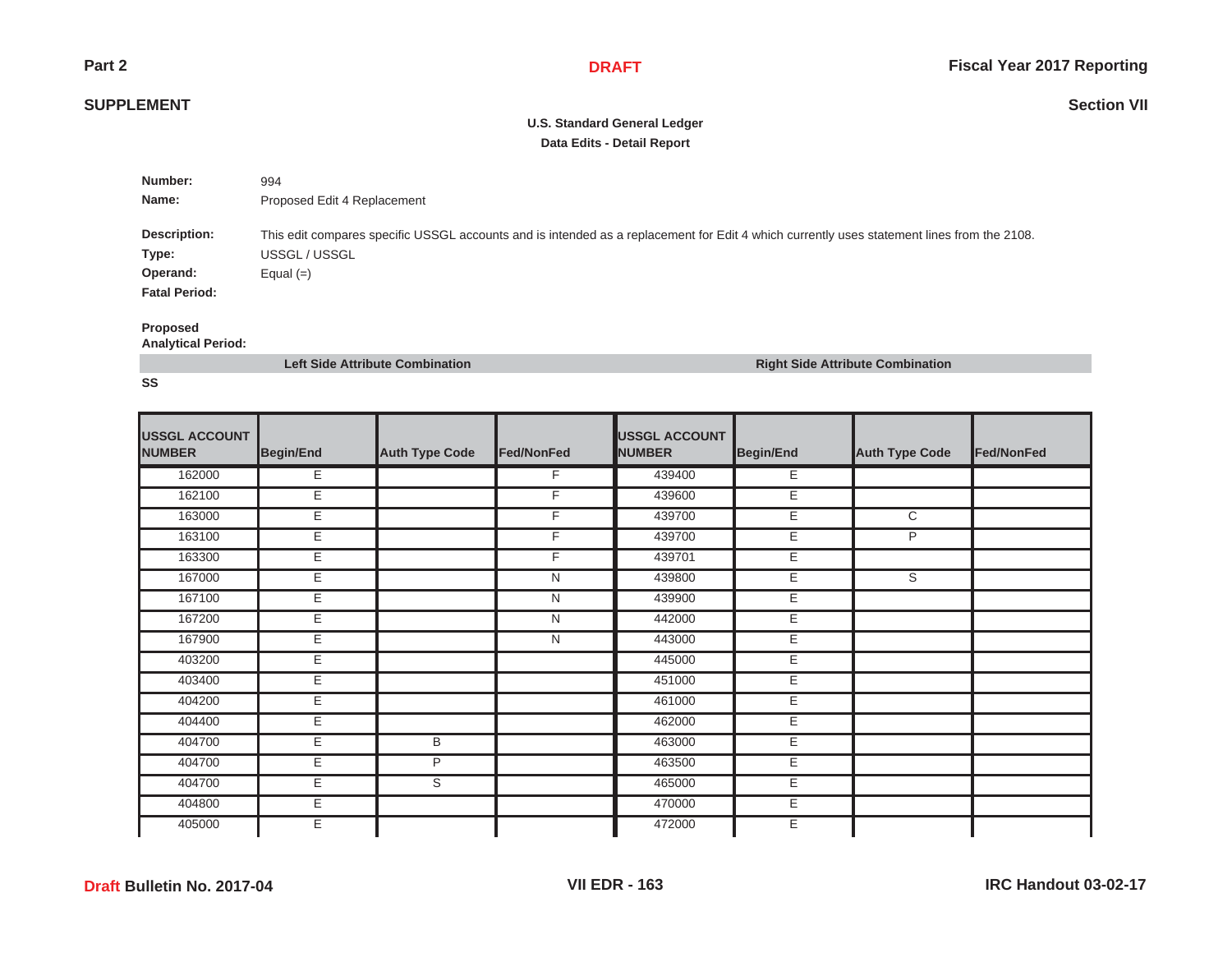## **SUPPLEMENT**

# **U.S. Standard General Ledger Data Edits - Detail Report**

| Number:                                                   | 994                                                                                                                                                                        |
|-----------------------------------------------------------|----------------------------------------------------------------------------------------------------------------------------------------------------------------------------|
| Name:                                                     | Proposed Edit 4 Replacement                                                                                                                                                |
| Description:<br>Type:<br>Operand:<br><b>Fatal Period:</b> | This edit compares specific USSGL accounts and is intended as a replacement for Edit 4 which currently uses statement lines from the 2108.<br>USSGL / USSGL<br>Equal $(=)$ |

### **Proposed**

**Analytical Period:**

**Left Side Attribute Combination Right Side Attribute Combination**

| <b>USSGL ACCOUNT</b><br><b>NUMBER</b> | Begin/End | <b>Auth Type Code</b>   | Fed/NonFed | <b>USSGL ACCOUNT</b><br><b>NUMBER</b> | <b>Begin/End</b> | <b>Auth Type Code</b> | Fed/NonFed     |
|---------------------------------------|-----------|-------------------------|------------|---------------------------------------|------------------|-----------------------|----------------|
| 406000                                | Е         |                         |            | 480100                                | Е                |                       |                |
| 407000                                | Έ         |                         |            | 483100                                | Ε                |                       | F              |
| 408100                                | Е         | В                       |            | 487100                                | Е                |                       |                |
| 408100                                | E         | $\overline{\text{c}}$   |            | 488100                                | Е                |                       |                |
| 408100                                | Е         | D                       |            | 490100                                | Е                |                       |                |
| 408100                                | Е         | P                       |            | 493100                                | Е                |                       | $\overline{F}$ |
| 408100                                | Ε         | $\overline{R}$          |            | 497100                                | Ε                |                       |                |
| 408100                                | Е         | S                       |            | 498100                                | Е                |                       |                |
| 408200                                | Е         | $\overline{B}$          |            |                                       |                  |                       |                |
| 408200                                | Е         | $\overline{\text{c}}$   |            |                                       |                  |                       |                |
| 408200                                | Е         | D                       |            |                                       |                  |                       |                |
| 408200                                | Ε         | P                       |            |                                       |                  |                       |                |
| 408200                                | Е         | R                       |            |                                       |                  |                       |                |
| 408200                                | Е         | $\overline{\mathsf{s}}$ |            |                                       |                  |                       |                |
| 408300                                | Е         | В                       |            |                                       |                  |                       |                |
| 408300                                | Е         | C                       |            |                                       |                  |                       |                |
| 408300                                | E.        | D                       |            |                                       |                  |                       |                |
| 408300                                | Е         | P                       |            |                                       |                  |                       |                |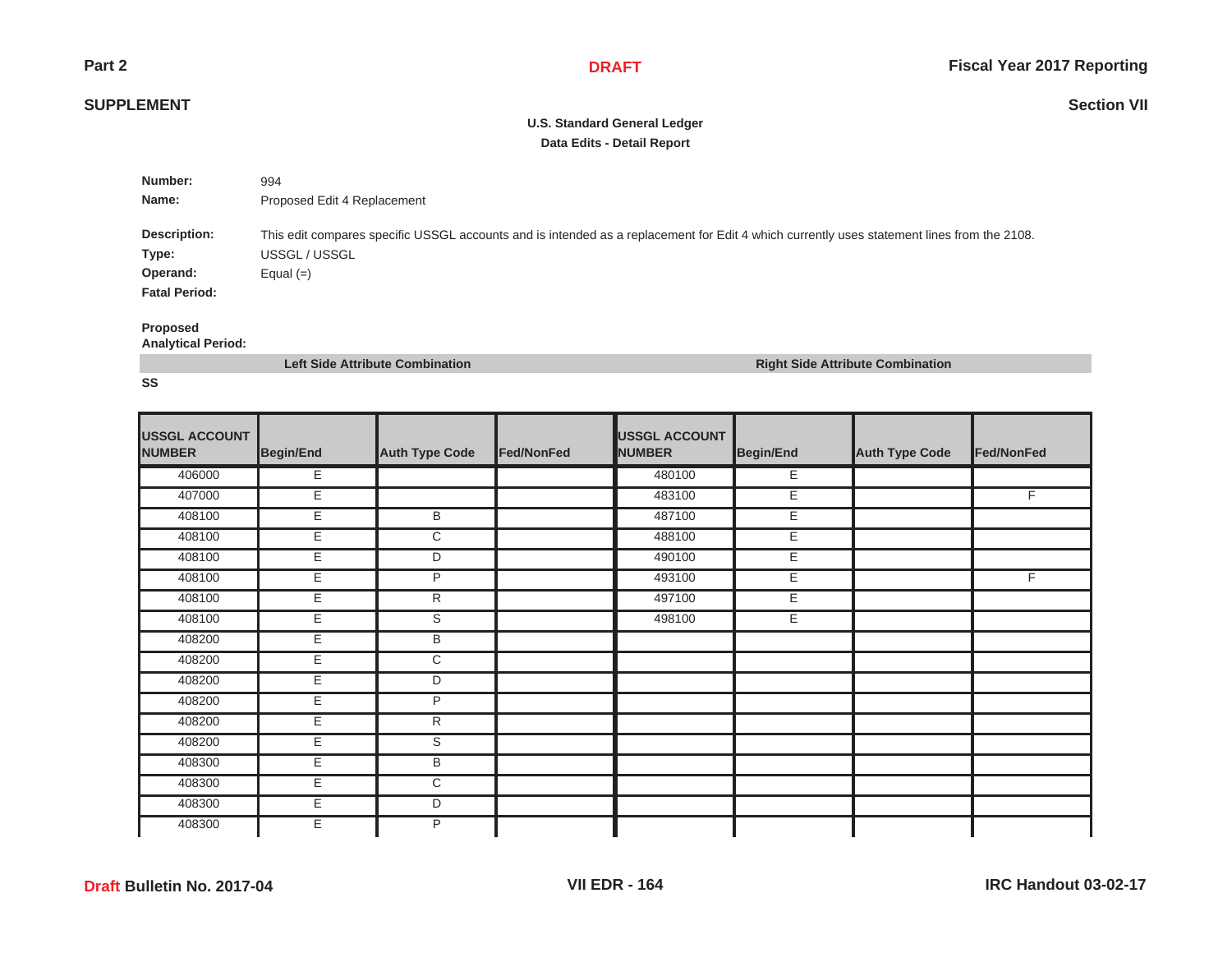## **SUPPLEMENT**

# **U.S. Standard General Ledger Data Edits - Detail Report**

| Number:                                                   | 994                                                                                                                                                                        |
|-----------------------------------------------------------|----------------------------------------------------------------------------------------------------------------------------------------------------------------------------|
| Name:                                                     | Proposed Edit 4 Replacement                                                                                                                                                |
| Description:<br>Type:<br>Operand:<br><b>Fatal Period:</b> | This edit compares specific USSGL accounts and is intended as a replacement for Edit 4 which currently uses statement lines from the 2108.<br>USSGL / USSGL<br>Equal $(=)$ |

#### **Proposed**

**Analytical Period:**

**Left Side Attribute Combination Right Side Attribute Combination**

| <b>USSGL ACCOUNT</b><br><b>NUMBER</b> | Begin/End | <b>Auth Type Code</b>   | Fed/NonFed | <b>USSGL ACCOUNT</b><br><b>NUMBER</b> | Begin/End | <b>Auth Type Code</b> | Fed/NonFed |
|---------------------------------------|-----------|-------------------------|------------|---------------------------------------|-----------|-----------------------|------------|
| 408300                                | E         | $\overline{R}$          |            |                                       |           |                       |            |
| 408300                                | E         | S                       |            |                                       |           |                       |            |
| 412000                                | E         |                         |            |                                       |           |                       |            |
| 412100                                | E         | P                       |            |                                       |           |                       |            |
| 412100                                | E         | $\overline{\mathsf{s}}$ |            |                                       |           |                       |            |
| 412300                                | E         | B                       |            |                                       |           |                       |            |
| 412300                                | Е         | P                       |            |                                       |           |                       |            |
| 412300                                | E         | S                       |            |                                       |           |                       |            |
| 412600                                | E         | B                       | F          |                                       |           |                       |            |
| 412600                                | E         | P                       | F          |                                       |           |                       |            |
| 413100                                | E         |                         |            |                                       |           |                       |            |
| 413200                                | E         | ड                       |            |                                       |           |                       |            |
| 413300                                | Ε         |                         |            |                                       |           |                       |            |
| 413400                                | E         |                         |            |                                       |           |                       |            |
| 413500                                | E         | $\overline{P}$          |            |                                       |           |                       |            |
| 413500                                | E         | ड                       |            |                                       |           |                       |            |
| 413600                                | E         |                         |            |                                       |           |                       |            |
| 413700                                | E         |                         | F          |                                       |           |                       |            |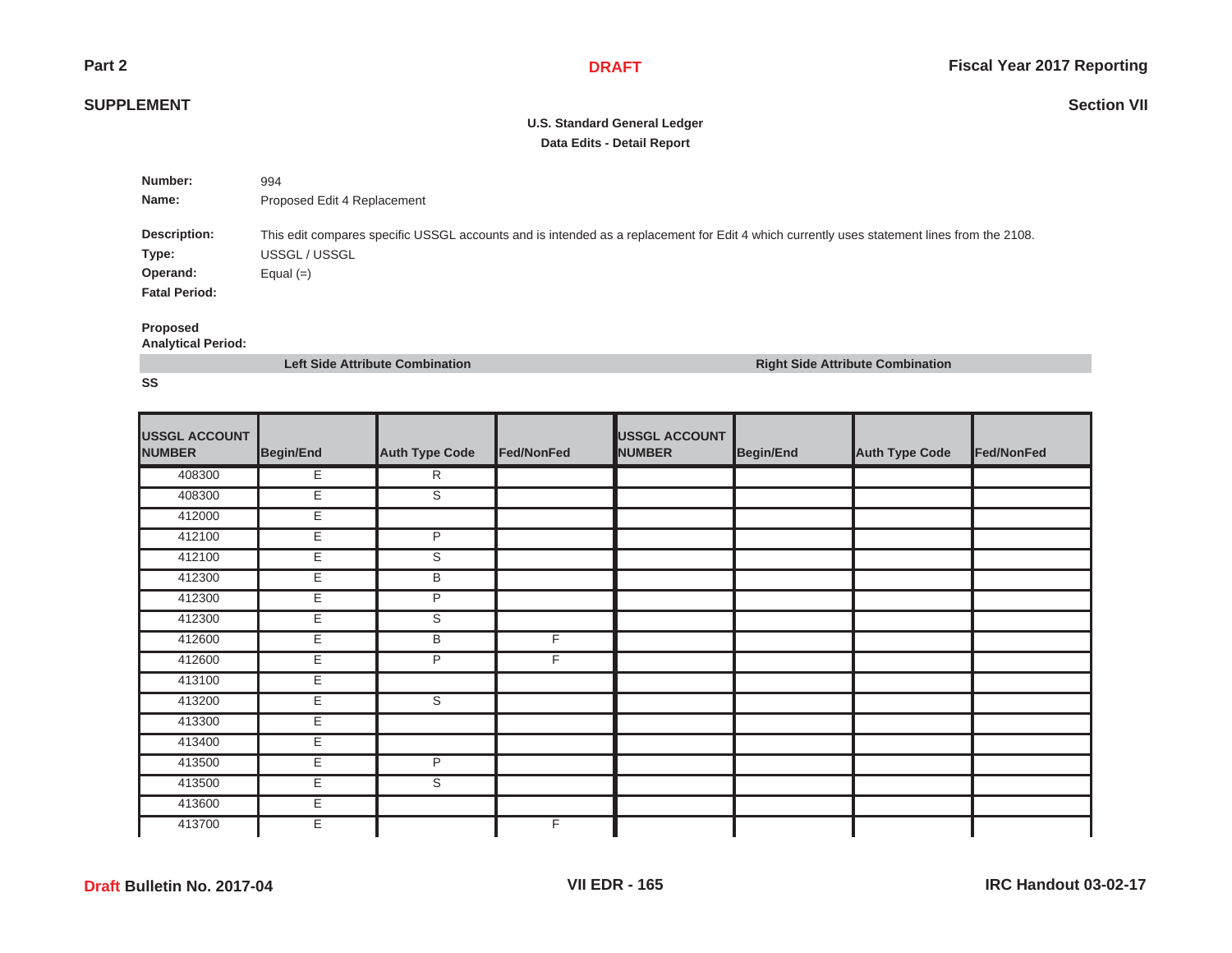## **SUPPLEMENT**

# **U.S. Standard General Ledger Data Edits - Detail Report**

| Number:              | 994                                                                                                                                        |
|----------------------|--------------------------------------------------------------------------------------------------------------------------------------------|
| Name:                | Proposed Edit 4 Replacement                                                                                                                |
|                      |                                                                                                                                            |
|                      | This edit compares specific USSGL accounts and is intended as a replacement for Edit 4 which currently uses statement lines from the 2108. |
| Type:                | USSGL / USSGL                                                                                                                              |
| Operand:             | Equal $(=)$                                                                                                                                |
| <b>Fatal Period:</b> |                                                                                                                                            |
| Description:         |                                                                                                                                            |

#### **Proposed**

**Analytical Period:**

**Left Side Attribute Combination Right Side Attribute Combination**

| <b>USSGL ACCOUNT</b><br><b>NUMBER</b> | Begin/End | <b>Auth Type Code</b> | Fed/NonFed     | <b>USSGL ACCOUNT</b><br><b>NUMBER</b> | <b>Begin/End</b> | <b>Auth Type Code</b> | Fed/NonFed |
|---------------------------------------|-----------|-----------------------|----------------|---------------------------------------|------------------|-----------------------|------------|
| 413900                                | В         |                       |                |                                       |                  |                       |            |
| 414000                                | Έ         | P                     |                |                                       |                  |                       |            |
| 414000                                | Е         | S                     |                |                                       |                  |                       |            |
| 414100                                | E         |                       |                |                                       |                  |                       |            |
| 414300                                | E         |                       |                |                                       |                  |                       |            |
| 414400                                | E         |                       |                |                                       |                  |                       |            |
| 414500                                | Ε         |                       |                |                                       |                  |                       |            |
| 414900                                | В         |                       |                |                                       |                  |                       |            |
| 415300                                | E         |                       | $\overline{F}$ |                                       |                  |                       |            |
| 415400                                | E         |                       |                |                                       |                  |                       |            |
| 415500                                | Е         |                       |                |                                       |                  |                       |            |
| 416000                                | Ε         | $\overline{C}$        |                |                                       |                  |                       |            |
| 416000                                | E         | D                     |                |                                       |                  |                       |            |
| 416000                                | Е         | $\overline{P}$        |                |                                       |                  |                       |            |
| 416000                                | Е         | S                     |                |                                       |                  |                       |            |
| 416500                                | Е         |                       |                |                                       |                  |                       |            |
| 416600                                | Ε         |                       | F.             |                                       |                  |                       |            |
| 416800                                | Е         |                       | F              |                                       |                  |                       |            |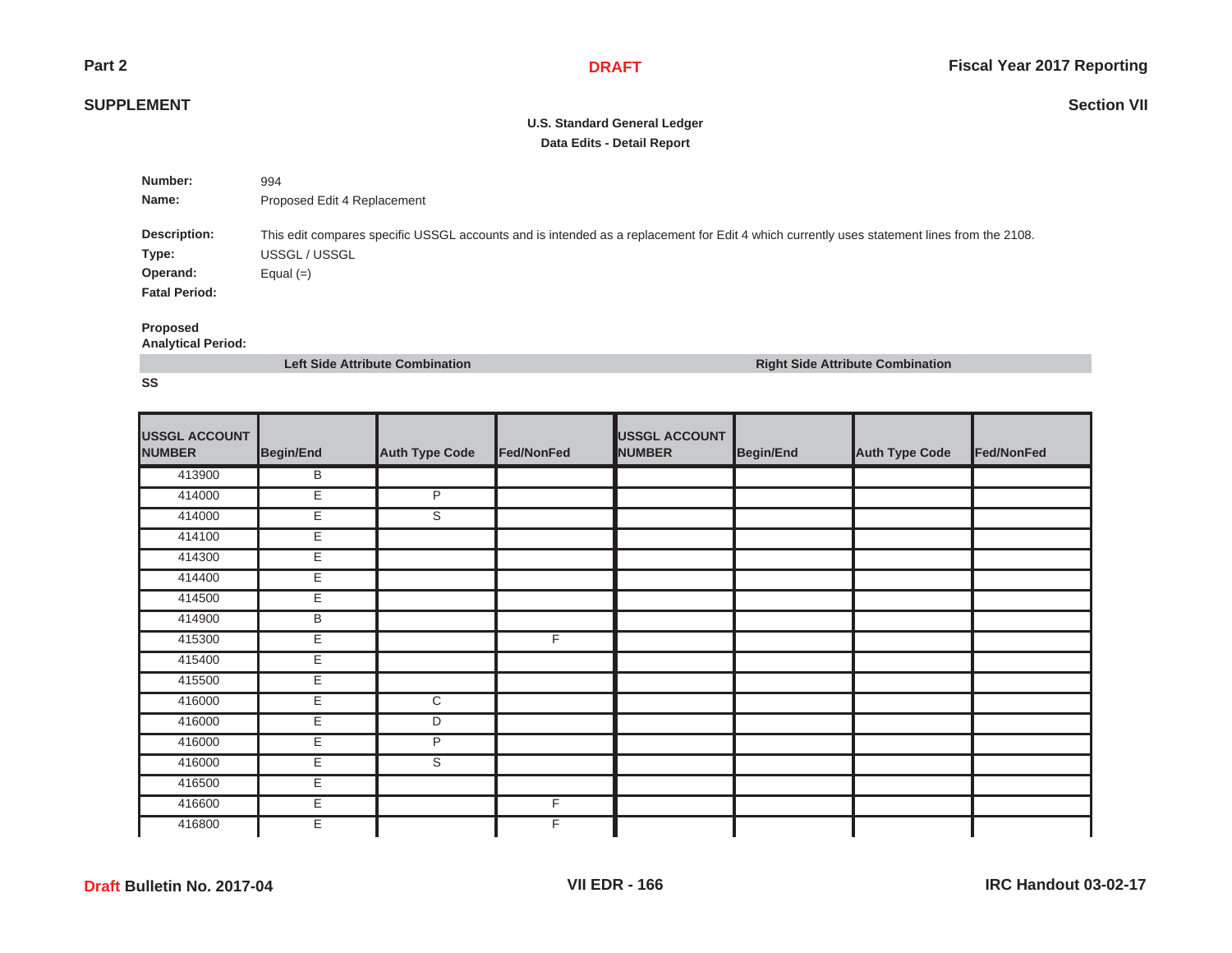## **SUPPLEMENT**

# **U.S. Standard General Ledger Data Edits - Detail Report**

| Number:              | 994                                                                                                                                        |
|----------------------|--------------------------------------------------------------------------------------------------------------------------------------------|
| Name:                | Proposed Edit 4 Replacement                                                                                                                |
|                      |                                                                                                                                            |
| Description:         | This edit compares specific USSGL accounts and is intended as a replacement for Edit 4 which currently uses statement lines from the 2108. |
| Type:                | USSGL / USSGL                                                                                                                              |
| Operand:             | Equal $(=)$                                                                                                                                |
| <b>Fatal Period:</b> |                                                                                                                                            |
|                      |                                                                                                                                            |

### **Proposed**

**Analytical Period:**

**Left Side Attribute Combination Right Side Attribute Combination**

| <b>USSGL ACCOUNT</b><br><b>NUMBER</b> | Begin/End | <b>Auth Type Code</b> | Fed/NonFed     | <b>USSGL ACCOUNT</b><br><b>NUMBER</b> | <b>Begin/End</b> | <b>Auth Type Code</b> | Fed/NonFed |
|---------------------------------------|-----------|-----------------------|----------------|---------------------------------------|------------------|-----------------------|------------|
| 417100                                | Ε         |                       | F              |                                       |                  |                       |            |
| 418000                                | Ε         |                       |                |                                       |                  |                       |            |
| 418300                                | Е         | P                     |                |                                       |                  |                       |            |
| 418300                                | E         | $\overline{R}$        |                |                                       |                  |                       |            |
| 418300                                | E         | $\overline{s}$        |                |                                       |                  |                       |            |
| 419900                                | E         |                       | $\overline{F}$ |                                       |                  |                       |            |
| 421000                                | Ε         |                       |                |                                       |                  |                       |            |
| 421500                                | E         |                       |                |                                       |                  |                       |            |
| 422100                                | E         |                       | E              |                                       |                  |                       |            |
| 422100                                | Е         |                       | F              |                                       |                  |                       |            |
| 422500                                | E         |                       |                |                                       |                  |                       |            |
| 423000                                | Ε         |                       | Ε              |                                       |                  |                       |            |
| 423000                                | Ε         |                       | F              |                                       |                  |                       |            |
| 423200                                | Е         |                       | F              |                                       |                  |                       |            |
| 423300                                | Е         |                       | Ε              |                                       |                  |                       |            |
| 423300                                | E         |                       | F              |                                       |                  |                       |            |
| 423400                                | E.        |                       | F              |                                       |                  |                       |            |
| 424000                                | Е         |                       |                |                                       |                  |                       |            |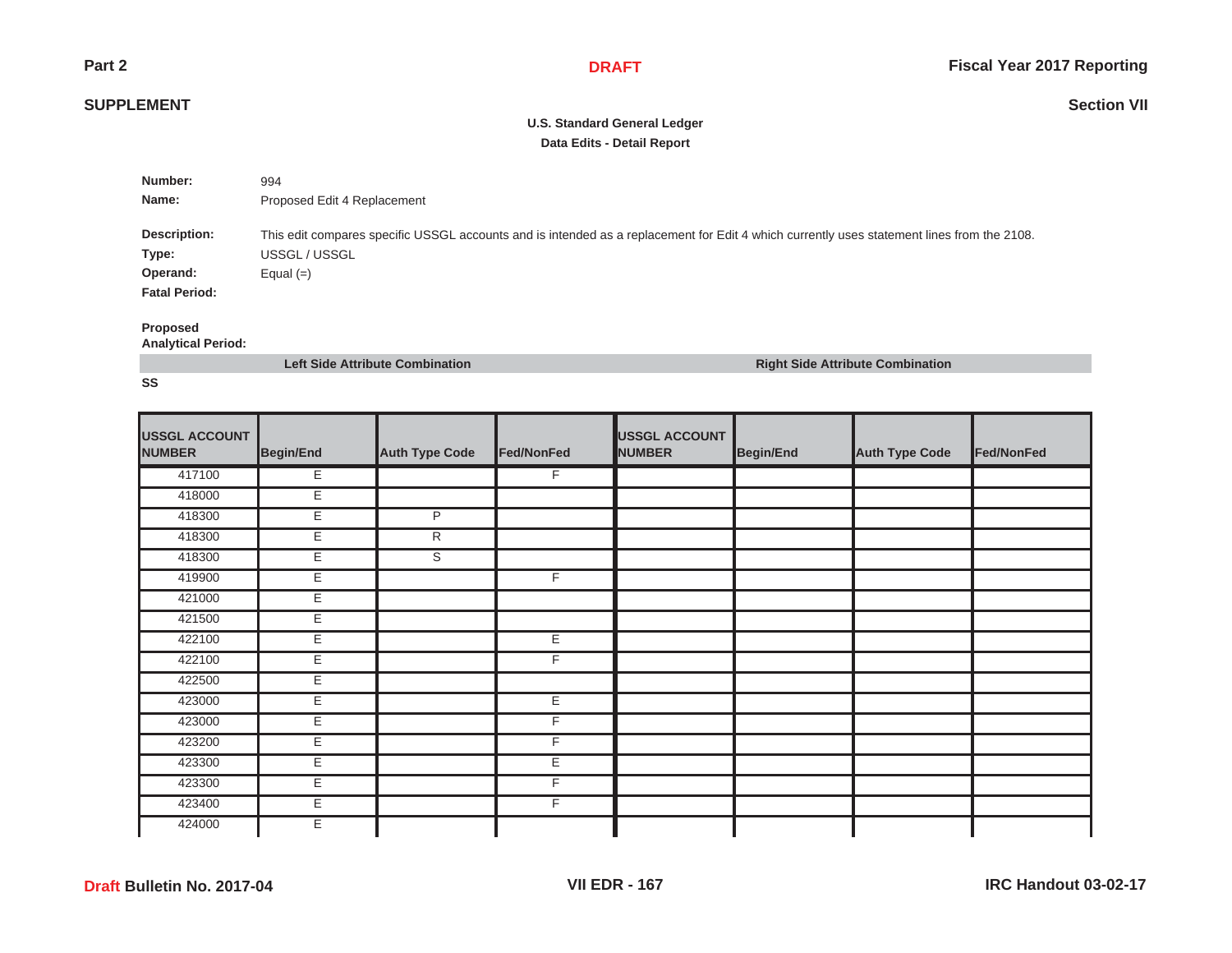## **SUPPLEMENT**

# **U.S. Standard General Ledger Data Edits - Detail Report**

| Number:              | 994                                                                                                                                        |
|----------------------|--------------------------------------------------------------------------------------------------------------------------------------------|
| Name:                | Proposed Edit 4 Replacement                                                                                                                |
|                      |                                                                                                                                            |
| Description:         | This edit compares specific USSGL accounts and is intended as a replacement for Edit 4 which currently uses statement lines from the 2108. |
| Type:                | USSGL / USSGL                                                                                                                              |
| Operand:             | Equal $(=)$                                                                                                                                |
| <b>Fatal Period:</b> |                                                                                                                                            |
|                      |                                                                                                                                            |

### **Proposed**

**Analytical Period:**

**Left Side Attribute Combination Right Side Attribute Combination**

| <b>USSGL ACCOUNT</b><br><b>NUMBER</b> | Begin/End | <b>Auth Type Code</b> | Fed/NonFed | <b>USSGL ACCOUNT</b><br><b>NUMBER</b> | <b>Begin/End</b> | <b>Auth Type Code</b> | Fed/NonFed |
|---------------------------------------|-----------|-----------------------|------------|---------------------------------------|------------------|-----------------------|------------|
| 425100                                | Ε         |                       | Е          |                                       |                  |                       |            |
| 425100                                | Ε         |                       | F          |                                       |                  |                       |            |
| 428300                                | Е         |                       |            |                                       |                  |                       |            |
| 428500                                | E         |                       |            |                                       |                  |                       |            |
| 428600                                | E         |                       |            |                                       |                  |                       |            |
| 428700                                | E         |                       |            |                                       |                  |                       |            |
| 431000                                | Ε         |                       |            |                                       |                  |                       |            |
| 438200                                | E         | B                     |            |                                       |                  |                       |            |
| 438200                                | Е         | $\overline{\text{c}}$ |            |                                       |                  |                       |            |
| 438400                                | Е         | В                     |            |                                       |                  |                       |            |
| 438400                                | Е         | $\overline{\text{c}}$ |            |                                       |                  |                       |            |
| 439200                                | Ε         | B                     |            |                                       |                  |                       |            |
| 439200                                | Ε         | $\overline{\text{c}}$ |            |                                       |                  |                       |            |
| 439300                                | Е         | B                     |            |                                       |                  |                       |            |
| 439300                                | Е         | C                     |            |                                       |                  |                       |            |
| 439500                                | E         | B                     |            |                                       |                  |                       |            |
| 439500                                | E.        | C                     |            |                                       |                  |                       |            |
| 439500                                | Е         | D                     |            |                                       |                  |                       |            |